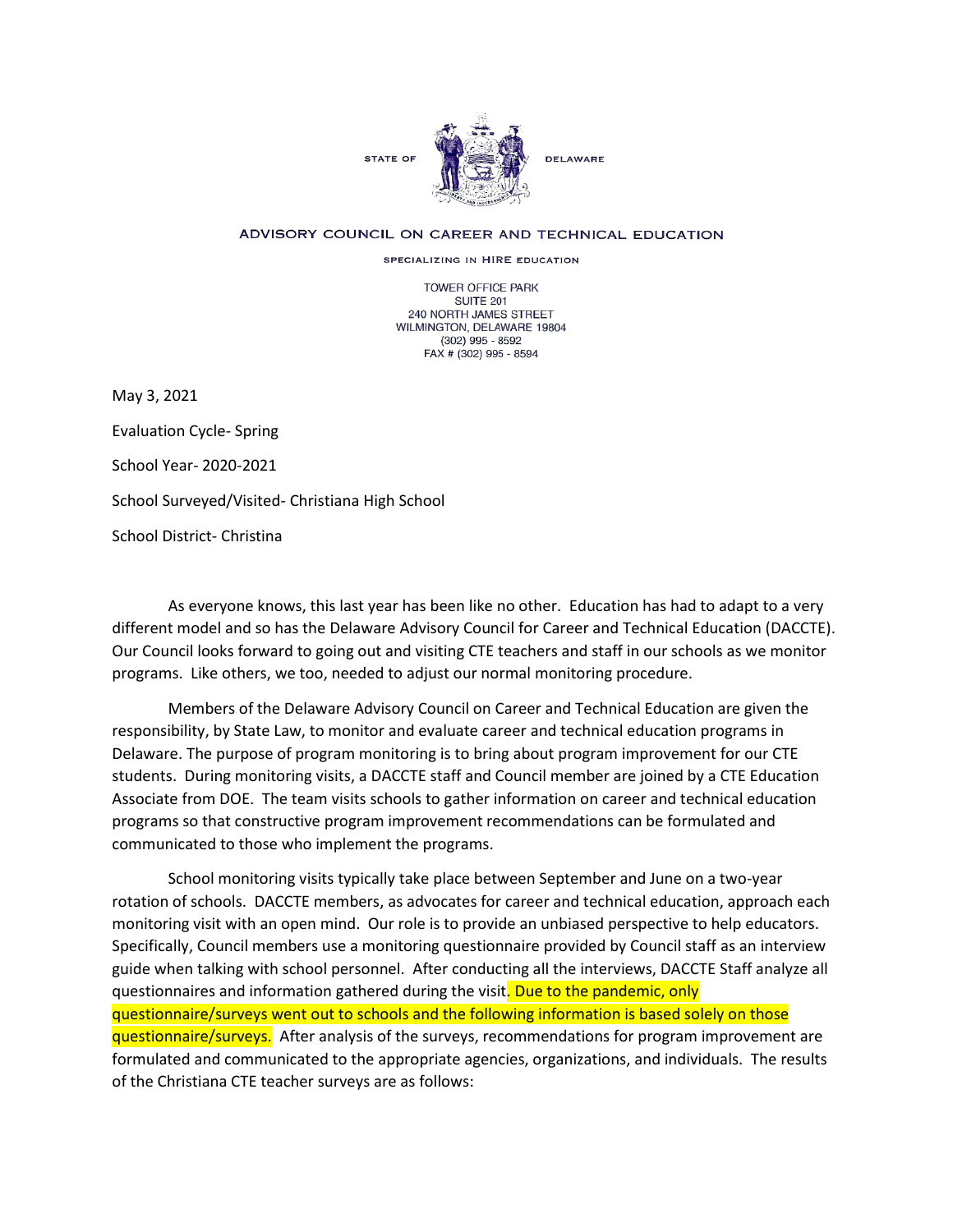• 1 out of 1 teacher emailed, completed, and returned the survey.

| <b>Survey Question</b>                                                                         | <b>Survey shows</b><br>this area is<br>being met | <b>Survey shows</b><br>this area<br>needs more<br>focus | <b>Survey is</b><br>inconclusive | <b>Notes</b>                                                                                      |
|------------------------------------------------------------------------------------------------|--------------------------------------------------|---------------------------------------------------------|----------------------------------|---------------------------------------------------------------------------------------------------|
| Pathways have<br>sequenced courses                                                             |                                                  |                                                         |                                  |                                                                                                   |
| Pathways are approved<br>through DOE                                                           |                                                  |                                                         |                                  |                                                                                                   |
| English, Math, Science,<br>Social Studies Integration<br>into CTE coursework                   |                                                  |                                                         |                                  |                                                                                                   |
| <b>Facilities</b>                                                                              |                                                  |                                                         |                                  |                                                                                                   |
| <b>Instructional Supplies</b><br>and Materials                                                 |                                                  |                                                         |                                  |                                                                                                   |
| <b>Instructional Equipment</b><br>and Technical Support                                        |                                                  |                                                         |                                  |                                                                                                   |
| Advisory Committee in<br>place and supporting CTE<br>programs                                  |                                                  |                                                         |                                  |                                                                                                   |
| CTSO available and<br>participating in Local,<br>State, Regional, and<br><b>National Level</b> |                                                  |                                                         |                                  |                                                                                                   |
| <b>Work-Based Learning</b><br>Opportunities                                                    |                                                  |                                                         |                                  | Survey reports<br>no. Important to<br>note that many<br>schools have a<br><b>WBL Coordinator.</b> |
| Pathways prepare<br>students for entry level<br>positions after HS                             |                                                  |                                                         |                                  |                                                                                                   |
| Career Pathway<br><b>Selection Process</b>                                                     |                                                  |                                                         |                                  |                                                                                                   |
| <b>Education Plans contain</b><br>Career Pathways                                              |                                                  |                                                         |                                  |                                                                                                   |
| Programs receive<br>Federal/State funding<br>(Perkins/509)                                     |                                                  |                                                         |                                  |                                                                                                   |
| <b>Budget</b><br>Availability/Development                                                      |                                                  |                                                         |                                  |                                                                                                   |
| 3 Year Budget/Long<br><b>Terms Planning</b>                                                    |                                                  |                                                         |                                  |                                                                                                   |

Conclusions